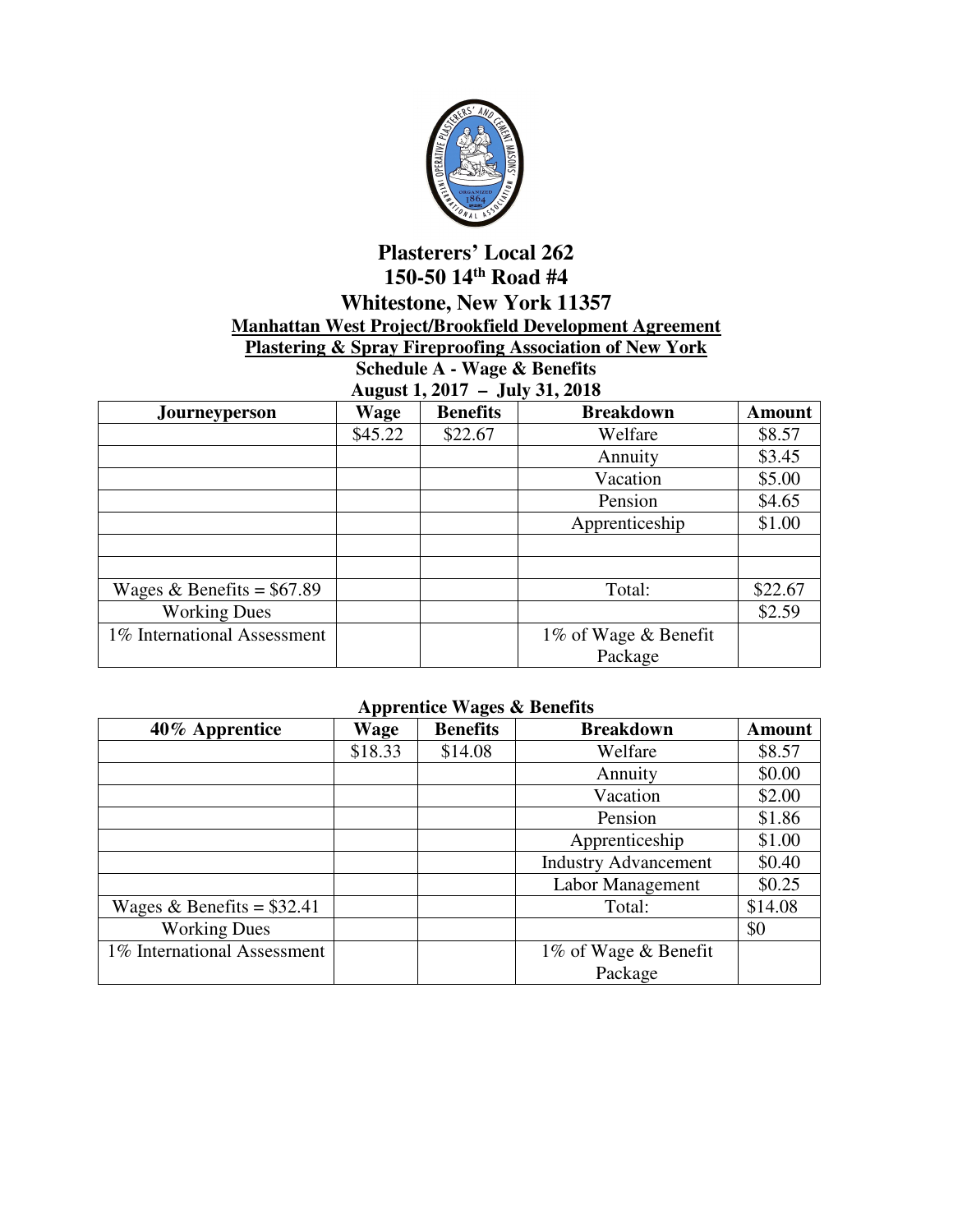| 45% Apprentice              | Wage    | <b>Benefits</b> | <b>Breakdown</b>            | <b>Amount</b> |
|-----------------------------|---------|-----------------|-----------------------------|---------------|
|                             | \$20.62 | \$14.56         | Welfare                     | \$8.57        |
|                             |         |                 | Annuity                     | \$0.00        |
|                             |         |                 | Vacation                    | \$2.25        |
|                             |         |                 | Pension                     | \$2.09        |
|                             |         |                 | Apprenticeship              | \$1.00        |
|                             |         |                 | <b>Industry Advancement</b> | \$0.40        |
|                             |         |                 | Labor Management            | \$0.25        |
| Wages & Benefits = $$35.18$ |         |                 | Total:                      | \$14.56       |
| <b>Working Dues</b>         |         |                 |                             | \$1.18        |
| 1% International Assessment |         |                 | 1% of Wage & Benefit        |               |
|                             |         |                 | Package                     |               |

| 55% Apprentice              | Wage    | <b>Benefits</b> | <b>Breakdown</b>            | <b>Amount</b> |
|-----------------------------|---------|-----------------|-----------------------------|---------------|
|                             | \$25.21 | \$16.53         | Welfare                     | \$8.57        |
|                             |         |                 | Annuity                     | \$1.00        |
|                             |         |                 | Vacation                    | \$2.75        |
|                             |         |                 | Pension                     | \$2.56        |
|                             |         |                 | Apprenticeship              | \$1.00        |
|                             |         |                 | <b>Industry Advancement</b> | \$0.40        |
|                             |         |                 | Labor Management            | \$0.25        |
| Wages & Benefits = $$41.74$ |         |                 | Total:                      | \$16.53       |
| <b>Working Dues</b>         |         |                 |                             | \$1.44        |
| 1% International Assessment |         |                 | 1% of Wage & Benefit        |               |
|                             |         |                 | Package                     |               |

| 60% Apprentice              | Wage    | <b>Benefits</b> | <b>Breakdown</b>            | <b>Amount</b> |
|-----------------------------|---------|-----------------|-----------------------------|---------------|
|                             | \$27.50 | \$17.61         | Welfare                     | \$8.57        |
|                             |         |                 | Annuity                     | \$1.60        |
|                             |         |                 | Vacation                    | \$3.00        |
|                             |         |                 | Pension                     | \$2.79        |
|                             |         |                 | Apprenticeship              | \$1.00        |
|                             |         |                 | <b>Industry Advancement</b> | \$0.40        |
|                             |         |                 | Labor Management            | \$0.25        |
| Wages & Benefits = $$45.11$ |         |                 | Total:                      | \$17.61       |
| <b>Working Dues</b>         |         |                 |                             | \$1.57        |
| 1% International Assessment |         |                 | 1% of Wage & Benefit        |               |
|                             |         |                 | Package                     |               |